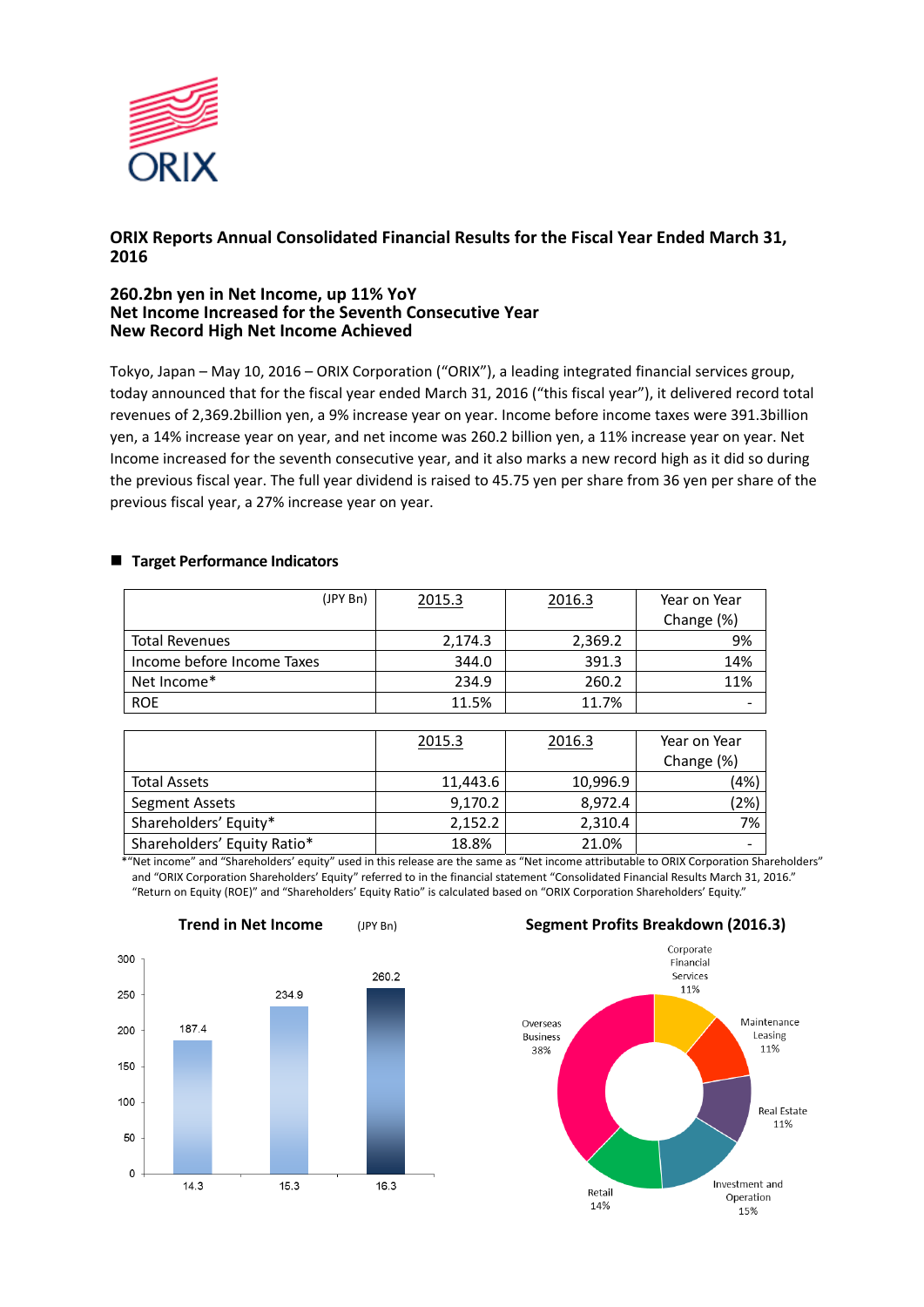## **Summary of Segment Performance (April 1, 2015 to March 31, 2016)**

While profits from the Retail segment decreased compared to the previous fiscal year in which a bargain purchase gain resulted from the acquisition of Hartford Life Insurance K.K. (HLIKK) was recognized, the remaining five segments recorded profit growth.



- Steady fee incomes from sales activities of products such as solar panel and life insurance increased, and from Yayoi which was acquired in December 2014.
- Recognized gains on sales of investment securities during the first and third consolidated periods.
- 42.4bn yen in segment profits, up 66% from the previous fiscal year.

#### **Maintenance Leasing**

(Automobile leasing and rentals, car sharing, and test and measurement instruments and IT-related equipment rentals and leasing)



- Lease revenues increased due to steady expansion of auto lease assets.
- Profitability remains high due primarily to the increase in revenues earned from value-added services such as fleet management.
- 42.9bn yen in segment profits, up 6% from the previous fiscal year.

### **Real Estate**

(Real estate development and rental ; facility operation; REIT asset management; and real estate investment and advisory services)



- Due to the increasing number of foreign tourists visiting Japan, services income from facility operation business, such as hotels and Japanese inns, stayed strong.
- On the back of a strong real estate market, gains on sales of real estate increased and write-downs of assets held decreased.
- 42.9bn yen in segment profits, an increase by 12 times from the previous fiscal year.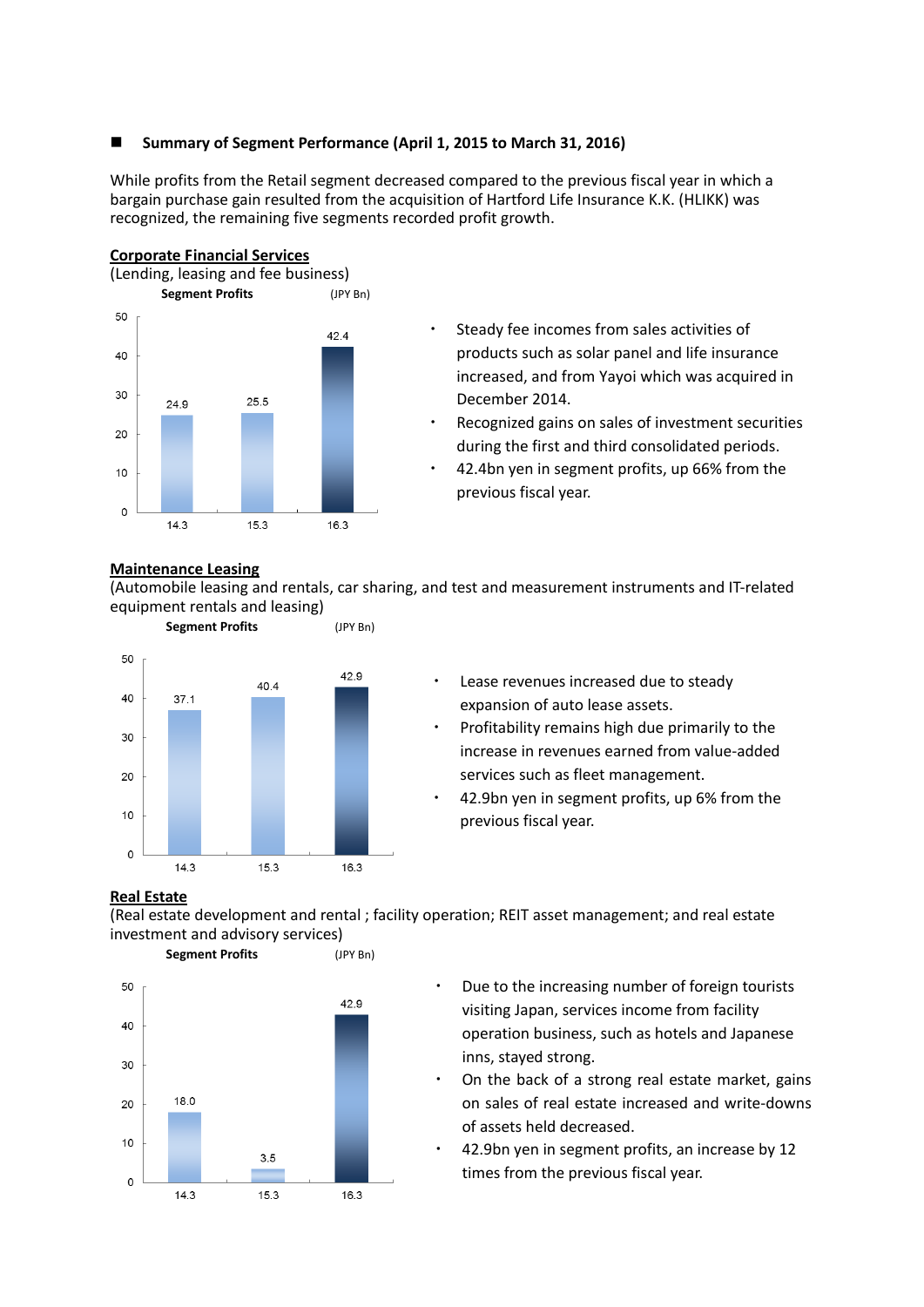### **Investment and Operation**

(Environment and energy-related business, principal investment, and loan servicing (asset recovery)) **Segment Profits** (JPY Bn)



# **Retail**





- Revenue contributions from investees, gains on sales of investees, and sales of condominiums by Daikyo have all increased.
- Earnings from the environment and energy-related business increased steadily due to gradual operation commencement of mega-solar projects in progress.
- 57.2bn yen in segment profits, up 35% from the previous fiscal year.
- ・ During the previous fiscal year, a gain on sales of Monex Group shares (approximately 15bn yen) and a bargain purchase gain from the acquisition of HLIKK (approximately 36 bn yen) were recognized.
- Revenues from insurance premiums increased due to the increased number of in-force policies while investment income decreased.
- 51.8bn yen in segment profits, down 57% from the previous fiscal year.

### **Overseas Business**

(Leasing, lending, investment in bonds, asset management and ship- and aircraft-related operations) **Segment Profits** (JPY Bn)



- Revenue increased due to greater contributions from investees in the Americas as well as those from expansion of aircraft leasing assets.
- Recognized a gain on sale and valuation gain associated with the IPO of Houlihan Lokey during the second quarter.
- 142.9bn yen in segment profits, up 37% from the previous fiscal year.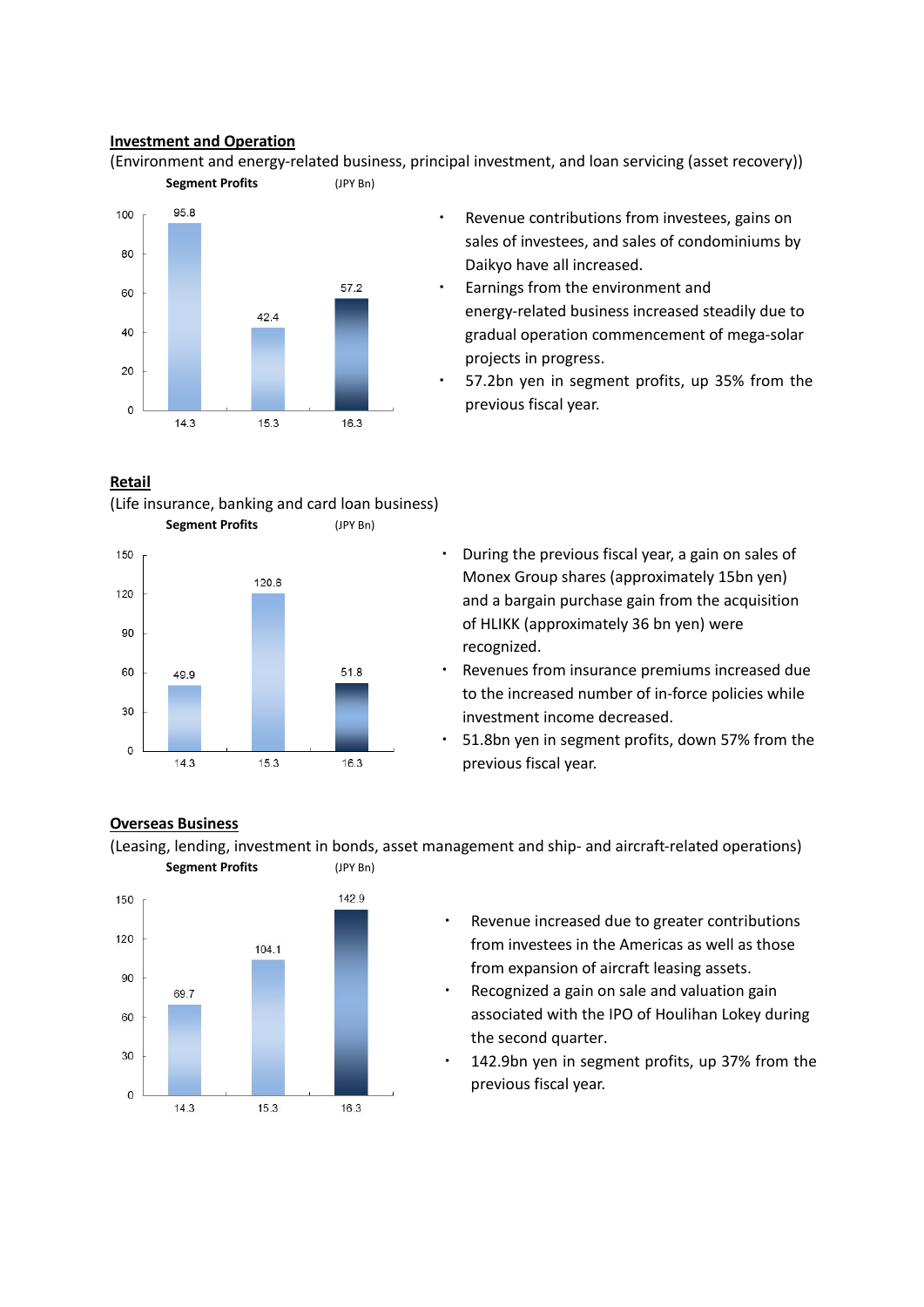# **Dividend for the Fiscal Year Ended March 31, 2016 and Dividend Forecast for the Fiscal Year Ending March 31, 2017**

Given the growth of our profit, the full year dividend is raised to 45.75 yen per share from 36 yen in the previous fiscal year, an increase of 9.75 yen per share and 27% YoY.

Furthermore, the interim dividend for the next fiscal year ending March 31, 2017, is projected at 23 yen per share.



\*1 The full year dividend for the fiscal year ended March 31, 2016 is to be formally decided at a meeting of the Board of Directors to be held on May 23, 2016 after a statutory audit of the financial reports for the fiscal year ended March 31, 2016.

#### **Medium-Term Management Targets**

The medium-term management targets announced in May 2015 will continue in the fiscal year ending March 31, 2017.

#### 【Management Targets】

We will aim to achieve a sustainable profit growth while maintaining capital efficiency and financial soundness.

| Profit Growth              | Aim for full year net income of 300bn yen by FY2018.3 |
|----------------------------|-------------------------------------------------------|
| Capital Efficiency         | Target ROE at 11% to 12%                              |
| <b>Financial Soundness</b> | Maintain single A credit rating                       |

#### 【Medium-Term Strategic Directions】

Under our mid-term strategy of "Expansion in Non-Finance Business", we aim to achieve sustainbale profit growth, while continuing to focus on business portfolio diversification.

Our strategy of "Expansion in Non-Finance Business" consists of "Organic growth" and "New investment in key areas". With these principles, we will pursue new business arising from the changing business environment.

"Organic growth": Deepen our strengths and expertise to further expand our existing operations both in Japan and abroad. Those in Japan include fee business, automobile-related business, facility operation business, and life insurance business. Those abroad include automobile-related business, and further diversification towards non-finance business.